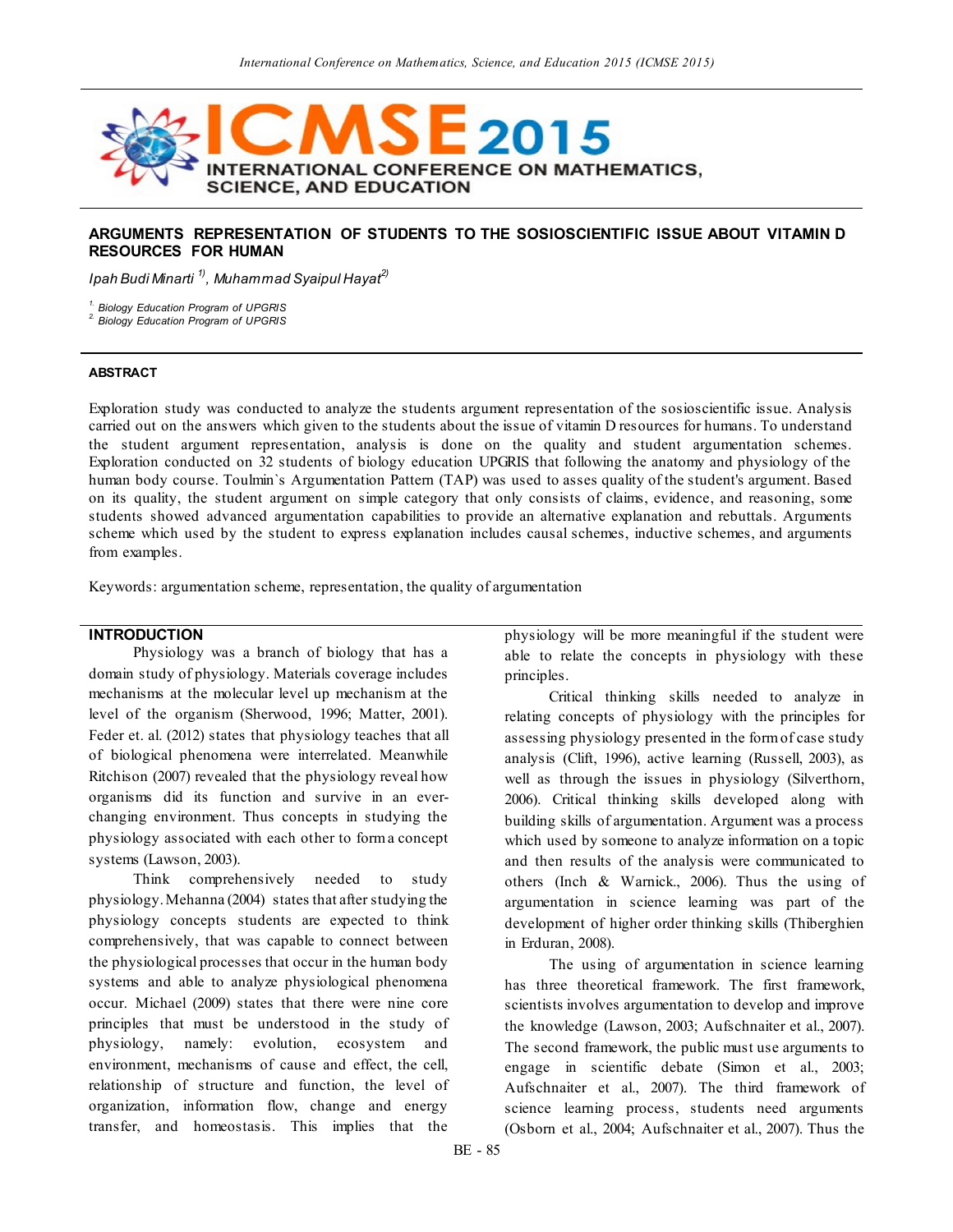using of argumentation in learning has implications for the understanding of the nature of science, ability to communicate critically and the need to explain scientific concepts in scientific.

The study results of Andrews et al. (2006) states that every field of study has the different characteristic of arguments discourse. Biology as one of the disciplines of science that examines the phenomenon of life has special characteristics, especially the branch of physiology. Physiologists examines the phenomenon of cause and effect (causality) ranging from interaction between molecular level elements up to the level of organs and organisms. Thus an understanding of the physiology with the phenomenon of causation needs to be invested from lower education to higher education. As well as scientists, students need to understand the causal

.

mechanism of living beings that begins by examining its body.Thus the scheme of causality argument can be used by students to make scientific explanations related to the phenomena related to the concept of physiology.

According to Toulmin (1984) argument resembles an organism that has the individual parts with different functions related to the claim. Toulmin model includes three sections in each argument (evidence, reasoning, claim) and parts that were included in the advanced arguments (counterargument, rebuttal). These components work together and explain how they adapted the argument to the variety of situations and contexts, as seen in Figure 1.1. Toulmin`s Argumentation Pattern (TAP) offers a method for analyzing and critiquing arguments, so that each component of the argument can be tested, graded strength.



Figure 1. Toulmin`s argumentation pattern, based on Toulmin (1984)

Roshayanti research results (2009) concluded that the using of arguments assessment can improve the student argument ability, however, requires a longer learning period when students were involved in the argument discourse. It also corresponded to the using of arguments on inquiry activities also require two times more than prescription inquiry learning (Katchevich, et al., 2013). Based on the using of arguments in assessing the physiological implications in longer learning time, so it need a device that can help more efficiently. Based on it, so it was necessary to make a device to develop the skills of argument. However, to design such devices needed information about how the quality of the students argumentation as well as information about the

argumentation scheme that was used to construct arguments.

#### **METHODS**

Exploratory research to describe the representation of student argument using quantitative and qualitative approaches. Open ended test instruments used to collect data about the quality of arguments and to identify the types of schemes used to construct arguments. Quantitative data about the quality of argumentation assessed using the argument instrument assessment rubric adapted from Toulmin`s Argumentation Pattern (TAP) aspects (Table 1).

| Table 1. Argument assessment rubric instrument (Schen, 2013) |  |  |
|--------------------------------------------------------------|--|--|
|                                                              |  |  |

| Aspect   | 0-Poor              | Weak                                                   | 2 – Adequat         | $3 -$ Strong         |
|----------|---------------------|--------------------------------------------------------|---------------------|----------------------|
| Claim    | No claim made or is | Weakly supported by Clearly                            | supported           |                      |
|          | irrelevant to data  | data                                                   | data/scenario<br>bv | N/A                  |
|          |                     |                                                        | and concervative    |                      |
| Evidence |                     | No evidence given, Raw data given as list Non-specific |                     | Specific<br>evidence |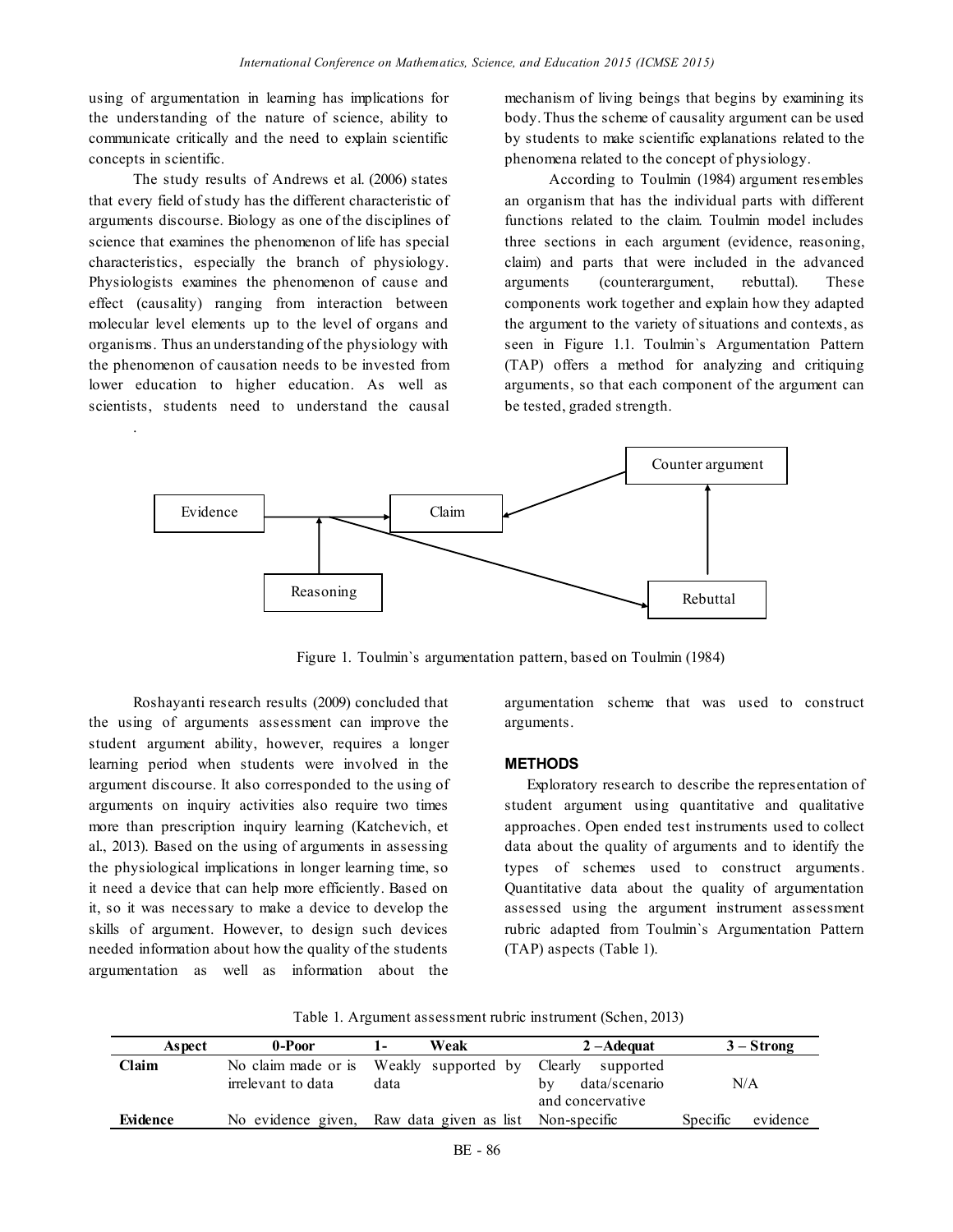|                  | is irrelevant to calim                  | of columns or rows or<br>no trends identified                                           | evidence given with<br>trends<br>some                                                               | given with trends<br>and particular list of                                                                                 |
|------------------|-----------------------------------------|-----------------------------------------------------------------------------------------|-----------------------------------------------------------------------------------------------------|-----------------------------------------------------------------------------------------------------------------------------|
|                  |                                         |                                                                                         | identified and list of<br>raw data                                                                  | data                                                                                                                        |
| <b>Reasoning</b> | data                                    | No reasoning made Restatement of data or<br>or is irrelevant to vague principle given   | Principle stated is<br>relative<br>but<br>not<br>specically<br>connected<br>to<br>evidence or claim | Principle<br>stated<br>with clear, specific<br>relationship<br>to<br>and/or<br>evidence<br>claim                            |
| Counterclaim     | No claim made, is<br>irrelevant to data | Weakly supported by<br>is<br>data<br>or<br>weakly<br>original<br>opposed<br>to<br>claim | Clearly<br>supported<br>by<br>data/conservative<br>directly<br>and<br>opposed to original<br>claim  | N/A                                                                                                                         |
| <b>Rebuttal</b>  | No rebuttal made, is<br>irrelevant data | Restatement of original<br>claim or rational or<br>new, vague principle<br>given        | Expands previous<br>claim/rationale<br>to<br>addres countercalim                                    | New principle stated<br>with clear support for<br>previous<br>claim/rationale<br>and<br>counterclaim<br>targets<br>directly |

To analyze the strategies used by students in constructing arguments then used argumentation schemes. Argumentation schemes used was developed based on the using of warrants in the argument, such as table 2 (Basel, et.al., 2013). Next to describe the quality of the arguments and argumentation schemes that were used to construct the argument by the students, then the quantitative data were analyzed descriptively.

Qualitative data were used to find the constraints faced by students in constructing arguments. For this purpose, the method applied in depth interviews. Results of subsequent interviews coded according to the aspects of the Toulmin`s Argumentation Pattern (TAP). Results of the next coding was used as the basis for categorizing student difficulties in constructing arguments based on Toulmin`s Argumentation Pattern (TAP).

### **RESULTS AND DISCUSSION**

The quality of the student's argument shows how students stated a claim, used reasoning to formulate evidence to support the claim, as well as the ability to show the weakness of claim to give a rebuttal. Analysis results of the student's argument quality with the topic discussion of how to fulfil the need of vitamin D by the body was presented in Figure 1 below.



Figure 1. Representation of the student's argument quality with the topic of how to fulfil the needs of vitamin D by the body.

Based on the figure 1, students have been able to state a claim. However, the quality of the student's claims were lacking. It was proven by there were 31% of students claim quality adequat category, while others were weak and poor. The ability to state claim corresponds to the ability to use evidence to support the statement of claim. Students have not seen the trends of the data (44% of students) to support the claim. The ability of students to state a claim was also influenced by the ability of reasoning. Based on Figure 1, many students (56%) using reasoning to restates the data, it was unclear the principles of reasoning used. It was also corresponds with Basel, et al. (2013) research that the student's argument in the theory of evolution was only simply justified. While Berland & Mc Neill (2010) states that most students find its difficult to justify their claims and give reasons to provide evidence that supporting the claim.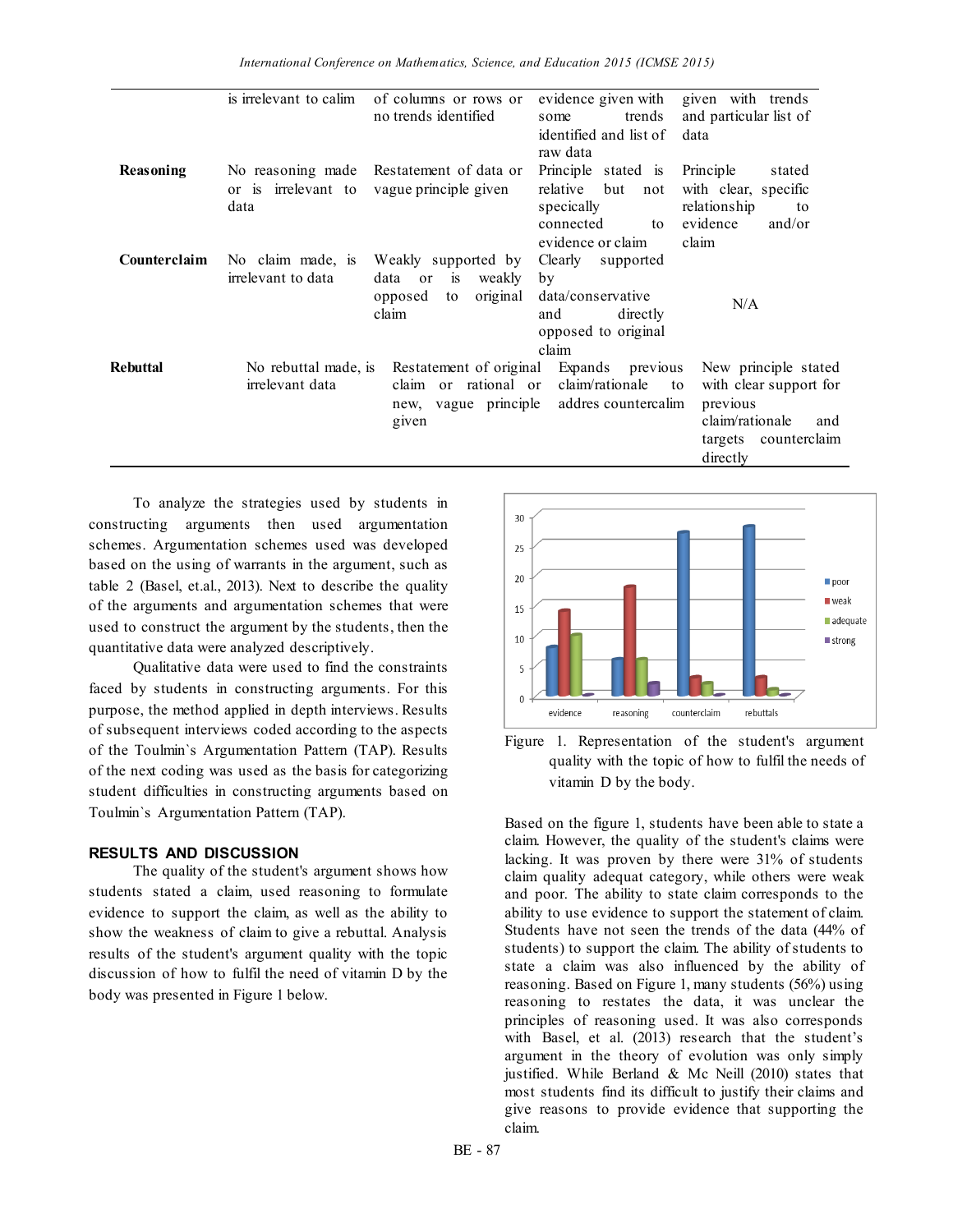The fact also represent how the using of critical thinking for students. It showed from many students who have not been able to declare counterclaim or rebuttals. Thus it can be said that the students' ability to formulate arguments must be trained. It was based on the facts on the table 2 below.

| as pects      | min  | max  | mean | SD   |
|---------------|------|------|------|------|
| claim         | 1,00 | 2.00 | 141  | 0.50 |
| evidence      | 0.00 | 2.00 | 1.06 | 0.76 |
| reasoning     | 0.00 | 3.00 | 1.03 | 0.79 |
| counterclaim  | 0.00 | 2.00 | 0.22 | 0.55 |
| rebuttals     | 0.00 | 2.00 | 0.19 | 0.47 |
| initial       | 1.00 | 7.00 | 3.59 | 1.78 |
| argumentation |      |      |      |      |
| advanced      | 0.00 | 4.00 | 0.41 | 1.01 |
| argumentation |      |      |      |      |

Table 2. The Quality of Student's Argumentation

Based on Table 2, the ability of argumentation was still low and it was the state average student when viewed from the deviation standard. In general, students were only involved in the ability of initial argumentation, while the capabilities as advanced argumentation was very low.

Thiberghien in Erduran (2008) states that the using of argumentation in science learning was part of the development of higher order thinking skills. Developing critical thinking skills along with building skills of argumentation. Argument was a process which used someone to analyze information on a topic and then the results of the analysis were communicated to others (Inch, et al., 2006).

Most of students use argumentation scheme which built from sample covered 34%, while the other was based on causal schemes reached 19%, against preposition reached 16% and inductive schemes 6%. This indicates that the student has had the potential to do reasoning with various schemes, but it was not optimal.





Interviews results for students to reveal difficulties in argumentation, represented excerpt of interview from the two students follows.

|  |  |  |  | Table 3. Excerpt of Interview with the Students |
|--|--|--|--|-------------------------------------------------|
|--|--|--|--|-------------------------------------------------|

| Interview with student A                                                                      |                                                                                                                                                                                                              | Interview with student B                                                                       |                                                                                                                                                     |  |
|-----------------------------------------------------------------------------------------------|--------------------------------------------------------------------------------------------------------------------------------------------------------------------------------------------------------------|------------------------------------------------------------------------------------------------|-----------------------------------------------------------------------------------------------------------------------------------------------------|--|
| <b>Ouestion</b>                                                                               | Answer                                                                                                                                                                                                       | <b>Ouestion</b>                                                                                | Answer                                                                                                                                              |  |
| Whats your opinion about<br>the statement that to get<br>vitamin D it must be get<br>the sun? | agree with that statement, for<br>example : in the morning the baby<br>get sunlight to get strong bone. It<br>because sunlight is the resourches<br>of vitamin D, and vitamin D need to<br>make strong bone. | Whats your opinion<br>about the statement that<br>to get vitamin D, it must<br>be get the sun? | I think to get vitamin D it must not<br>come from sunlight, but from the<br>vitamin D resourches, like vitamin<br>D supplements.<br>So, I disagree. |  |
| Why you use the baby as<br>the samples?                                                       | Because I found it and they sure<br>that the baby will have strong bone<br>if it get sunlight, because there were<br>vitamin D.                                                                              | Have you the reason why<br>to get vitamin D, it must<br>not need the sunlight?                 | all like sunlight<br>Maybe not at<br>afraid if the skin<br>because they<br>become black.                                                            |  |
| How if the baby become<br>sensitive to the sunlight.<br>for example: it has albino            | I don't think about it and I don't<br>know.                                                                                                                                                                  | How about the dangerous<br>of cancer which caused<br>UV<br>from<br>light<br>bv                 | Yes, may be it is the better reason.                                                                                                                |  |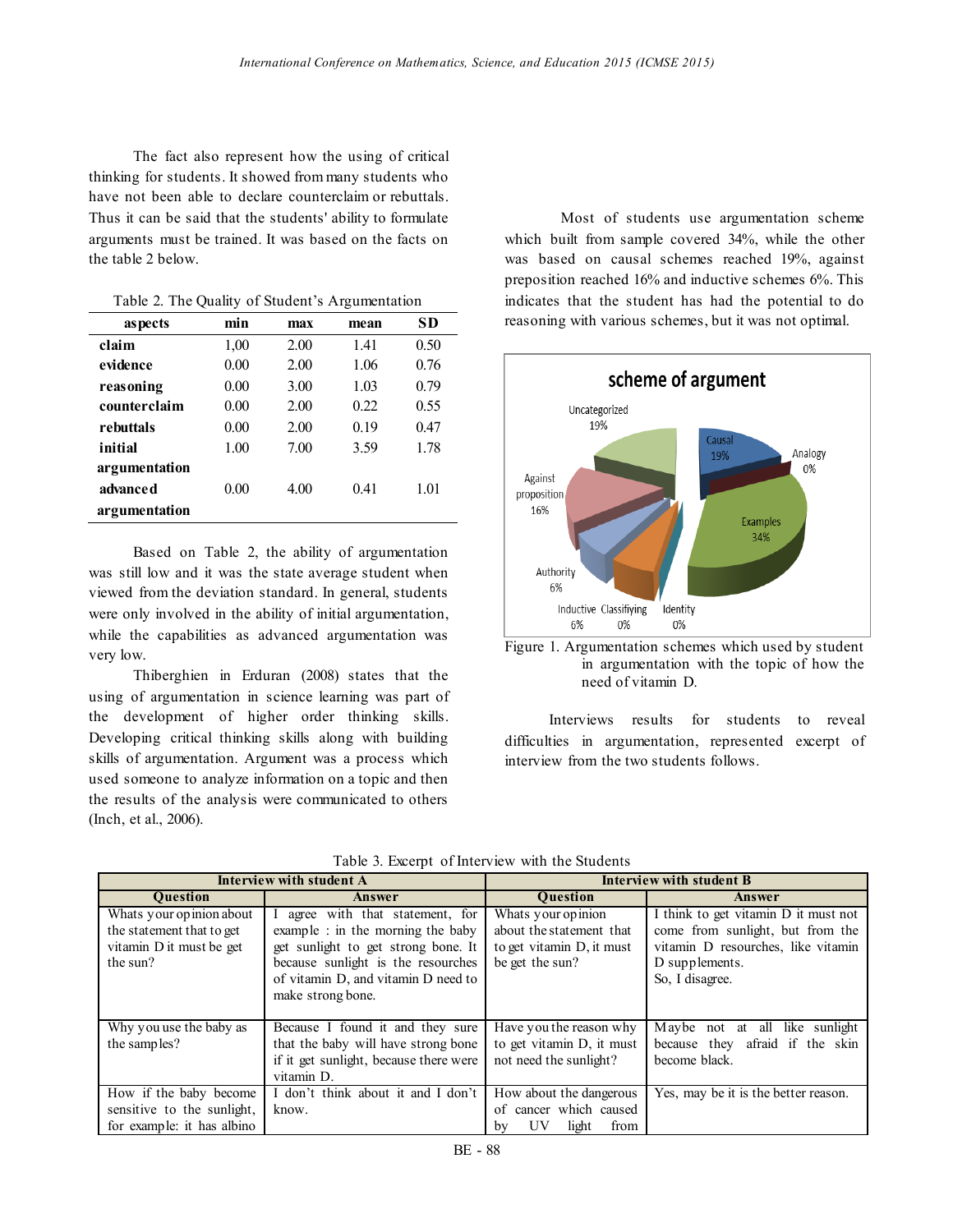| abnormalities. Why you<br>don't think about it?                                |                                                                                 | sunlight?                |                                                                                                                                          |
|--------------------------------------------------------------------------------|---------------------------------------------------------------------------------|--------------------------|------------------------------------------------------------------------------------------------------------------------------------------|
| How about the dangerous<br>of cancer which caused by<br>UV light from the sun? | May be, it doesn't matter if the<br>intensity in getting sunlight is<br>enough. | Have<br>vou<br>examples? | another $\parallel$ I think not at all resistant to the<br>sunlight, for example a person with<br>albino abnormalities.                  |
| So, how to construct the<br>argument?                                          | I think it need variety of alternative.                                         | different opinion?       | So, how to construct the   Maybe, but I think it need many<br>argument? Is it only   knowledge so our opinion can be<br>comprehensively. |

Based on the results of interviews with students showed that there were misconceptions, which believed that the sun was a source of vitamins. It was represented by student "A" answers (representation of most of the students). Students difficulties in did argumentation identified because it was not using its variety of knowledge (for example: about cancer and albino abnormalities), was also way of thinking that has not been comprehensively and consider various alternatives.

It was also stated by Mahinda (2008) that after studying the physiology concepts, students are expected to think comprehensively, that was capable to connect between the physiological processes that occur in the human body systems and was able to analyze physiological phenomena occur. Thus the implication of this research was how the argument discourse strategies can be applied in learning and it also invites the participation of the students involved, meaning that students realize to engage in argument, they should be ready with a comprehensive knowledge. But if it was applied that should be considered was the resources that available if it only sufficient time to perform and train arguments for students. Therefore argumentation acquisition scheme as epistemic aspects to build the argument should be considered in exercising argument. Through exercised to build arguments based on the scheme have argued, it hope they were able to make it easier to apply the principles stated claims and justify it. In addition to support the knowledge that they have to provide in supporting for the argument, if required device that accommodates variety of relevant information sources to the argument topic. Thus students will be accustomed to think comprehensively and consider various alternatives in argumentation.

## **CONCLUSION**

Quality, simple category arguments of the student was low in justifying argument. Few students demonstrated advanced argumentation capabilities to provide an alternative explanation and rebuttals. Arguments scheme used by the student to express explanation includes causal schemes, inductive schemes, and arguments from examples. Thus, it need to develop tools that can help students rehearse the arguments so

they have the ability to think critically, comprehensively and consider various alternatives.

# **REFERENCES**

- Andrew, R. (2010). *Argumentation in Higher Educ ation , Improving Practise Through Theory and Research.* New York: Taylor &Francis.
- Aufschnaiter, V. A., Eduran, S, Osborne, J. & Simon S., (2007) Argumentation and The Learning of Science Dalam Pinto R., Causo, D (Eds), *Contribution for Science Education Research*, London, Spinger.
- Basel, N., Harms, U., & Precht, H., (2013). Analysis of Students` Arguments on Evolutionary Theory. Journal of Biology Education. 47 (4). 192-199.
- Clift, W.H & Wright, A.W.,(1996), Directed case study method for Teaching Human Anatomy and Physiology, *AdvanPhysiol Educ*, 6,34-45.
- Erduran, S., & Maria, PJ., (2008) *Argumentation in Science Education,* London: Spinger.
- Feder, M. E., Loudon, C., Davis-berg, E. C., Botz, J. T., Michael, J., Mcfarland, J., Carvalho, H. (2012). Aims of undergraduate physiology education , a view from the University of Chicago, *Advances in Physiology Education*, 3- 10,10.1152/advan.00028.2004
- Inch, S.E.,& Warnick, B., (2006), *Critical Thinking And Comunication: the Use of Reason in Argumen*, Boston: Pearson Education.
- Lawson, A. E. (2003). The nature and development of hypothetico-predictive argumentation with implications for science teaching. *International Journal of Science Education*, 25 (11), 1387- 1408.
- Matter, F. (2001). *Human Physiology , The Mecanism of Body Function* (eight.). New York: The McGraw Hill Companies.
- [Mehanna, W.N.](http://www.eric.ed.gov/ERICWebPortal/Home.portal?_nfpb=true&_pageLabel=ERICSearchResult&_urlType=action&newSearch=true&ERICExtSearch_SearchType_0=au&ERICExtSearch_SearchValue_0=%22Mehanna+Wassila+Naamani%22),(2004), [E-Pedagogy, The Pedagogies of](http://www.eric.ed.gov/ERICWebPortal/Home.portal?_nfpb=true&ERICExtSearch_SearchValue_0=pedagogic+e-learning&searchtype=basic&ERICExtSearch_SearchType_0=kw&pageSize=10&eric_displayNtriever=false&eric_displayStartCount=11&_pageLabel=RecordDetails&objectId=0900019b803867ef&accno=EJ821507&_nfls=false%20%20%20%20)  [E-Learning](http://www.eric.ed.gov/ERICWebPortal/Home.portal?_nfpb=true&ERICExtSearch_SearchValue_0=pedagogic+e-learning&searchtype=basic&ERICExtSearch_SearchType_0=kw&pageSize=10&eric_displayNtriever=false&eric_displayStartCount=11&_pageLabel=RecordDetails&objectId=0900019b803867ef&accno=EJ821507&_nfls=false%20%20%20%20) ALT-J, *Research in Learning Technology*, 12 (3), 279-293.